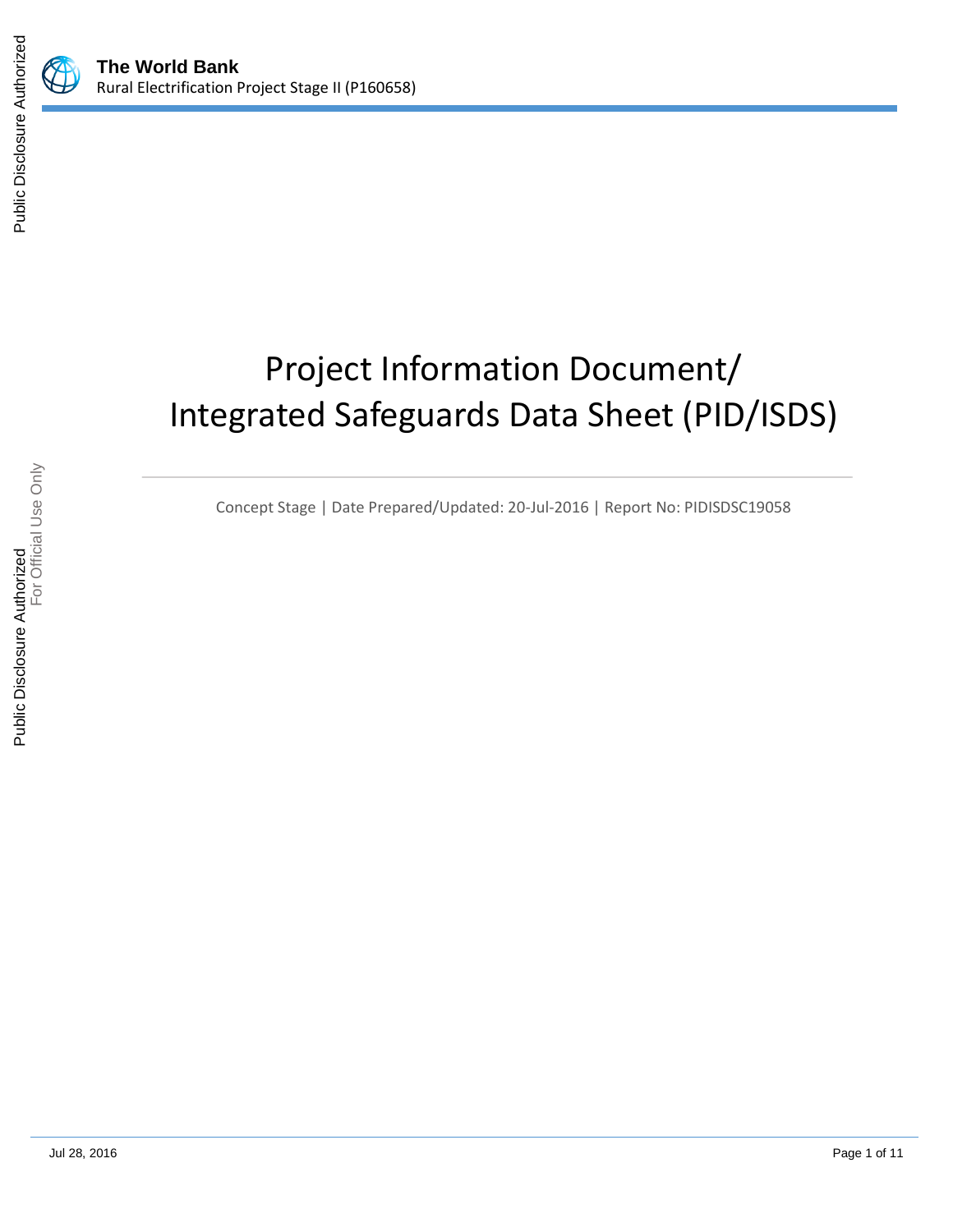

## **BASIC INFORMATION**

#### **A. Basic Project Data**

| Country<br>Vanuatu                                        | Project ID<br>P160658                                                | Parent Project ID (if any)                                                                                | Project Name<br><b>Rural Electrification</b><br>Project Stage II<br>(P160658) |
|-----------------------------------------------------------|----------------------------------------------------------------------|-----------------------------------------------------------------------------------------------------------|-------------------------------------------------------------------------------|
| Region<br>EAST ASIA AND PACIFIC                           | <b>Estimated Appraisal Date</b><br>Jan 09, 2017                      | <b>Estimated Board Date</b><br>Mar 30, 2017                                                               | Practice Area (Lead)<br>Energy & Extractives                                  |
| Lending Instrument<br><b>Investment Project Financing</b> | Borrower(s)<br>Ministry of Finance and<br><b>Economic Management</b> | <b>Implementing Agency</b><br>Department of Energy,<br>Ministry of Climate Change<br>and Natural Disaster |                                                                               |

## **Financing (in USD Million)**

| <b>Financing Source</b>             | <b>Amount</b> |  |
|-------------------------------------|---------------|--|
| <b>Borrower</b>                     | 1.50          |  |
| <b>Strategic Climate Fund Grant</b> | 7.00          |  |
| <b>IDA Grant</b>                    | 4.00          |  |
| <b>Total Project Cost</b>           | 12.50         |  |

Environmental Assessment Category **Concept Review Decision** 

B-Partial Assessment Track I-The review did authorize the preparation to continue

Other Decision (as needed)

N/A

## **B. Introduction and Context**

## Country Context

The Republic of Vanuatu is an archipelago of 83 volcanic islands (65 of them inhabited) covering a total area of about 12,200 square kilometers, of which approximately a third is land. Vanuatu has a population of approximately 258,000 people evenly distributed among the six administrative provinces: Malampa, Penama, Sanma, Shefa, Tafea and Torba and residing in an estimated 50,740 households, of which about 12,470 households (25 percent) are located in urban areas and the remaining 38,270 (75 percent) are dispersed in rural areas.<sup>1,2</sup> Generally, rural households rely mainly on

 $\overline{a}$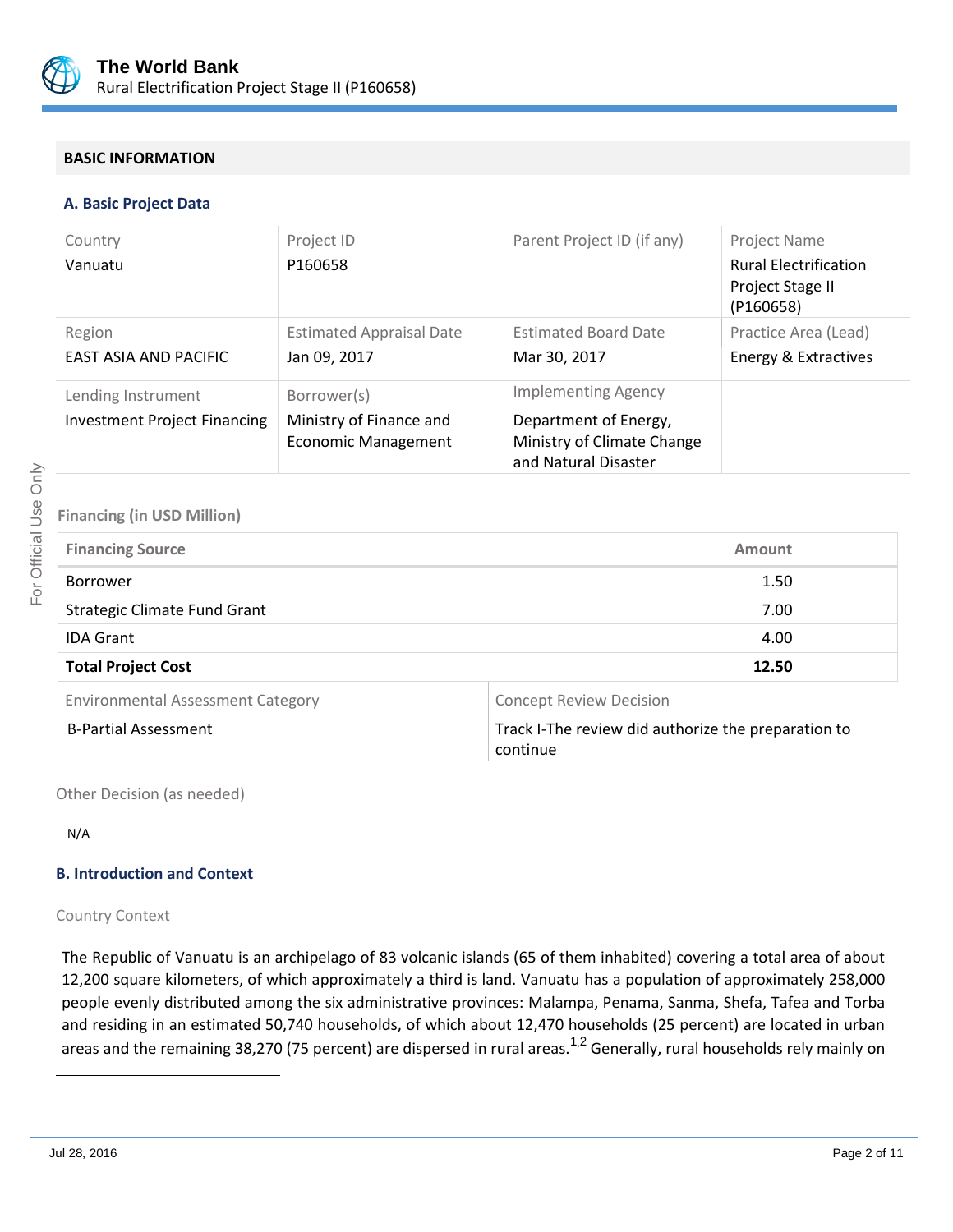

home consumption (subsistence) and household enterprises based around the sale of agricultural products, handicrafts, and other goods produced in the home, while urban households in Vanuatu rely on wages and salaries from labor-based activities as their main source of income. Vanuatu has been assessed to be the world's most vulnerable country to natural disasters.

### Sectoral and Institutional Context

Energy Sector Context: An estimated 30 percent of the Vanuatu households and public institutions have access to electricity via connections to a grid network. Only four islands benefit from a grid network; however, the share of those without access to electricity remains high: Efate (24 percent), Malekula (84 percent), Santo (65 percent), and Tanna (86 percent). There is also a severe imbalance in access between urban and rural areas; the population without access in rural areas ranges from 83-85 percent in Tafea and Shefa province, 89 percent in Sanma province, 92 percent in Malampa province and 97 percent in Torba province.

Of the 50,740 total households nationwide, an estimated 21,500 are in grid-concession areas or in adjacent areas feasible for grid-extension on Efate, Malekula, Santo or Tanna. The remaining 29,240 households are in areas termed "off-grid". There have been no past studies or data that would enable an accurate estimation of the size of the group that would benefit from micro- or mini-grid configurations. Approximately 30 percent of off-grid households are relatively concentrated and may be more likely to benefit from a micro or mini-grid configuration, powered by local resources, such as solar, hydro and other renewable energy technologies where available, diesel gensets, or hybrids of the two. In addition to the off-grid households, some 560 schools, health centres, dispensaries, post offices and aid stations provide vital services to poor and isolated communities. The remaining households are in dispersed off-grid areas that are located beyond the economic grid extension areas, and those that are too dispersed across the off-grids areas to be considered for isolated micro and mini-grid configurations. The Government of Vanuatu is working with the World Bank to implement the Rural Electrification Project Stage I to scale up access to electricity services through "plug and play" systems for approximately 17,500 rural households, and aid posts and community halls.

The rural population usually access electricity through the use of diesel generators or solar, however, some communities are supplied by small micro/mini-grid systems. The lower population density in rural areas, large distances between customers, lower electricity loads and high connection costs have meant that the extension or building of new electricity grids for supply to peri-urban and rural consumers remain uneconomic.

## Institutional Context:

The Department of Energy (DoE), within the Ministry of Climate Change and Natural Disasters (MCCND), is responsible for rural electrification projects. DoE also plays a central role in coordinating energy sector development and policy. Other Government Ministries involved in the electricity sector include the Ministry of Infrastructure and Public Utilities (MIPU), which is responsible for all the public infrastructure of the government, and the Ministries of Education and Health, which have in the past been beneficiaries of solar energy packages for social institutions through other donors.

The Government of Vanuatu has made the development of the electricity sector a priority. The Vanuatu National Energy Roadmap (NERM), which was developed with support from the World Bank, lays the foundation for future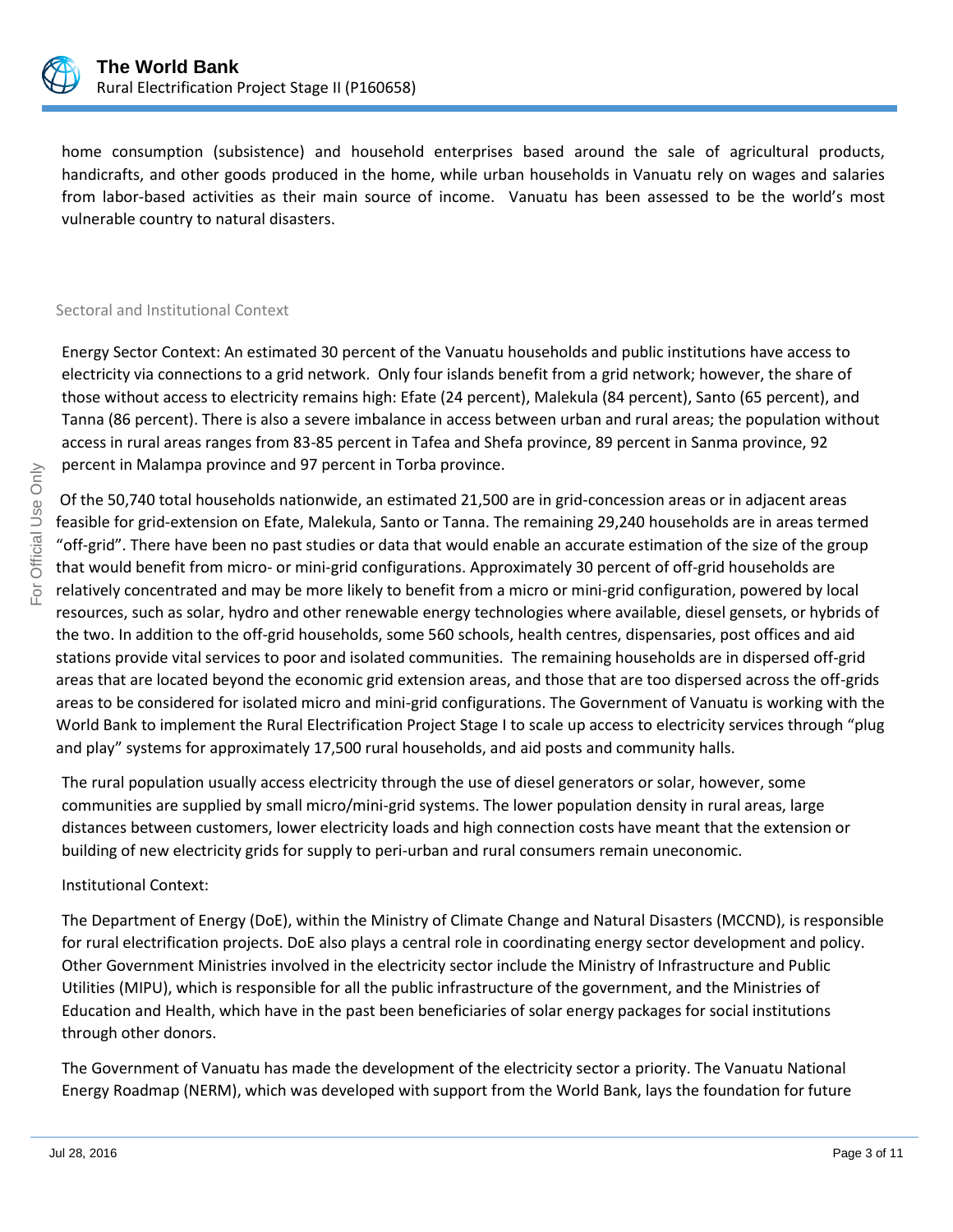

energy sector policy and investment in Vanuatu. The NERM was approved by the Council of Ministers on June 27, 2013, and launched by Government in April, 2014.

The NERM identifies five priority areas and targets for Vanuatu's energy sector, including: (a) Access to secure, reliable and affordable electricity for all citizens by 2030; (b) Petroleum Supply – reliable, secure and affordable petroleum supply throughout Vanuatu; (c) Affordability – lower cost energy services in Vanuatu; (d) Energy Security – an energy secure Vanuatu at all times; and (e) Climate Change – mitigating climate change through renewable energy and energy efficiency. This Project will contribute to increased access and affordability of electricity in rural Vanuatu.

In 2016 the DoE undertook an update of the NERM. The purpose of the update was to (i) update goals and targets of the NERM including Renewable Energy, Energy Access, Petroleum and Energy Efficiency; (ii) include details in the NERM on Energy Efficiency and Conservation objectives; (iii) incorporate green growth objectives and actions into the NERM that links energy to income generating activities in the productive sectors of the economy; and (iv) update the NERM investment and implementation plan.

The Scaling-up Renewable Energy Program (SREP) Investment Plan for Vanuatu was endorsed by the Council of Ministers and the SREP Sub-committee in 2014. The SREP Investment Plan put forward for consideration for funding through the Strategic Climate Fund two projects: (i) the proposed project to build on the World Bank supported Vanuatu Rural Electrification Project to include micro and mini-grids and (ii) investment in two small hydro projects through the Asian Development Bank to increase renewable energy in Vanuatu's electricity generation mix and also provide access to households and businesses who are currently not connected to the electricity grid.

#### Relationship to CPF

The development of Regional Partnership Framework is underway. This Project is consistent with the priorities set out under SCD for eight (8) Pacific Island Countries and directly supports the Government's Priority and Action Agenda (PAA) 2006-2015 which aims to: (a) reduce the cost of services; (b) extend the coverage of rural electrification; and (c) promote the use of renewable energy. It is consistent with Government of Vanuatu's current vision for a more diversified economy and more equitable social and economic development and the government of Vanuatu's objectives and targets for increasing access to secure, reliable and affordable electricity of its citizens under the NERM and set out in SREP IP 2014.

The Project will also contribute to global efforts to mitigate climate change by promoting the use of clean energy technologies, including the use of solar energy solutions in rural areas, to displace the current use of mainly kerosene for lighting and contribute to the World Banks twin goals of (i) eliminating extreme poverty and (ii) boosting shared prosperity.

## **C. Proposed Development Objective(s)**

The Project Development Objective is to scale up access to modern electricity services for rural households, public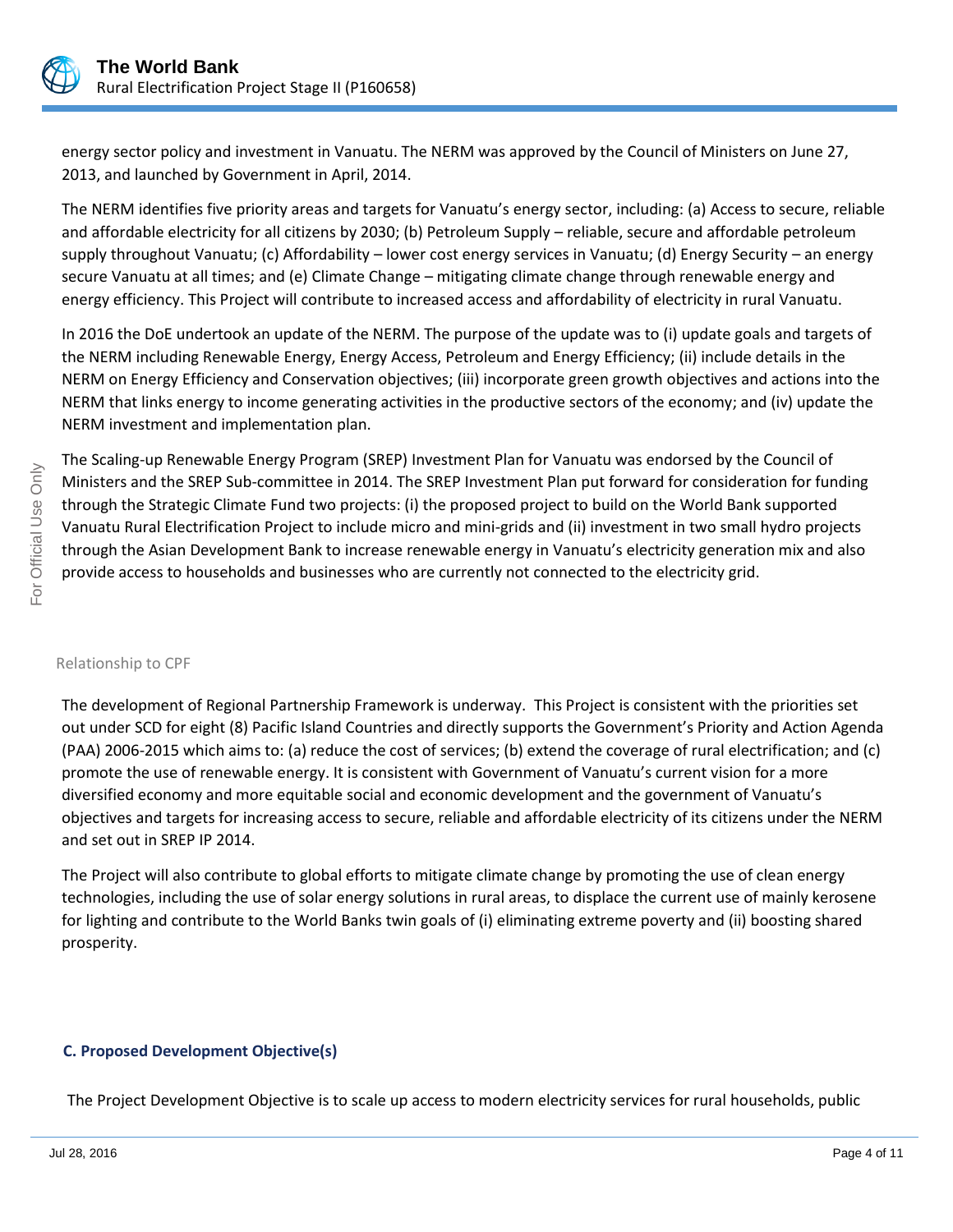

institutions and businesses using micro- and mini-grid configurations.

Key Results (From PCN)

Progress will be measured against the following results indicators:

Generation Capacity of Renewable Energy (other than hydropower) constructed under the project (MW)

People provided with access to electricity under the project by household connection – Mini-grid – Other renewable sources (number)

Community electricity connections under the project – Mini-grid – Other renewable sources (number)

# **D. Concept Description**

The proposed project, with an estimated cost of US\$12.5 million, will include the following two components:

Component 1: Construction of micro and mini-grids in rural areas of Vanuatu (US\$9.5 million – IDA US\$4 million, SREP US\$ 5.5 million). The Government of Vanuatu (GoV) will identify potential locations for micro and mini grids (long list) taking into account population density (number households), public facilities such as hospitals and schools, 'anchor' loads such as tourism facilities, food processing or other commercial operations, and potential sources of renewable energy sources, for example hydro, for feeding into the mini-grids in future. The potential for clustering of mini grids to achieve scale during construction and operations will also be taken into account. Although there are a range of potential micro and mini grid solutions, the initial design will be based on solar photovoltaics (PV) with or without storage with diesel backup. The installations will be modular, scalable with demand growth and will allow for other generation sources, such as small hydro, to be connected in future.

Communities in the long listed sites will be invited by the GoV to elect to receive a micro or mini grid under the project. Communities electing to receive micro or mini grids will provide access to community land for the siting of the generation installations and siting of the distribution network.

The Government of Vanuatu will appoint design and supervision consultants (in two phases - for project preparation and supervision) to (i) undertake feasibility studies to validate potential micro and mini grid sites and prepare designs for modular hybrid grid systems of different sizes and durations of operation, based on needs, and (ii) supervise the construction and commissioning works as owners' engineers once the sites have been selected following agreement with the communities.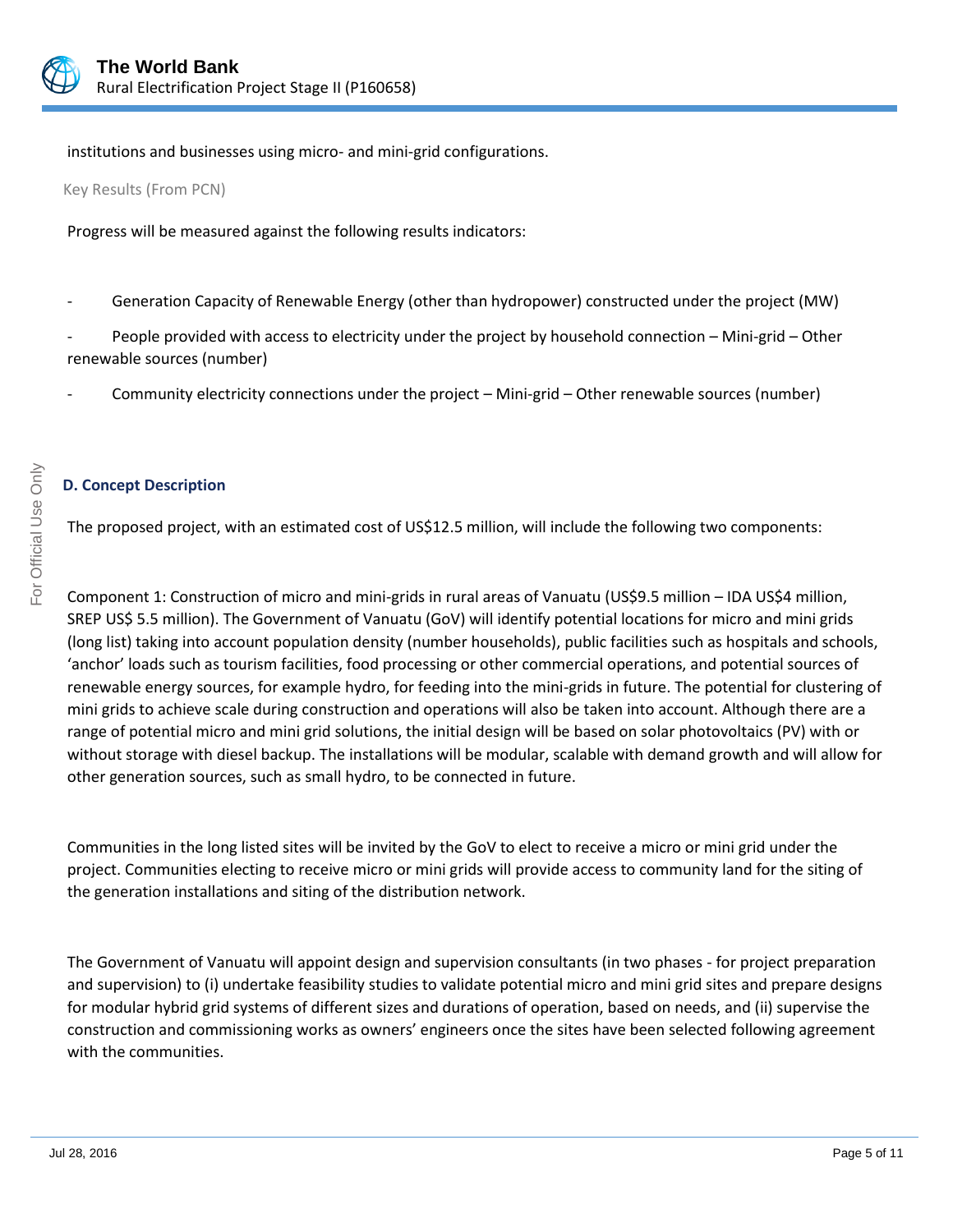

The institutional models for the micro and mini grids will be further defined and developed during preparation stage. Community operated grids is not an option as these have failed in the Pacific due to lack of technical and commercial expertise. The options for this project will seek to leverage expertise and investment capacity of the private sector. The models under consideration include:

(a)Management contract – Under this model the GoV would enter into an incentive-based management contract with a private sector operator who will operate the grid to specified operational standards, achieve an agreed level of collections and be paid a fee of this service. The private sector participant may also construct the micro or mini grid. The GoV would own the assets and would finance the capital cost to develop the micro or mini grid.

(b)Concession – Under this model a private sector participant, through a competitive tender process to build, own, operate and maintain the micro and mini grid for a specified period of time. The GoV may partly "buy-down" the capital cost to develop the micro or mini grid or enter into arrangements that ensure a commercial rate of return for the private operator and at the same time ensure that the tariffs are affordable to consumers. Considerations may also include tariff equalization across the various electricity concessions in Vanuatu. This model could help leverage additional finance from the private sector thus increasing the number of areas that can be electrified.

The GoV is familiar with both models, with one of the four existing grids in Vanuatu operating under a management contract and the other three operating as concessions. The GoV may also consider arrangements with the existing service providers; UNELCO (concession agreement) and VUI (management contract) in Vanuatu for the development of the micro and mini grids. These services providers may be able to realize economies of scale leveraging off their existing business interests.

Component 2: Project management (US\$ 3.0 million – SREP US\$1.5 million; GoV US\$1.5 million (in kind)). The project management costs will mainly be the cost of the owner's engineer whom will be responsible for the final design, procurement (bidding and contracts/concessions) for the construction and operations of the facilities, supervision of the construction and commissioning works, and preparation of the environmental impact assessments and environmental management plans, compliance and reporting. The "in kind" GoV contribution will cover the GoV's direct project related costs, community consultation and support to the owners' engineer on project implementation.

## **SAFEGUARDS**

# **A. Project location and salient physical characteristics relevant to the safeguard analysis (if known)**

Component 1 of the project involves construction of micro and mini grids in rural areas of Vanuatu. The Government of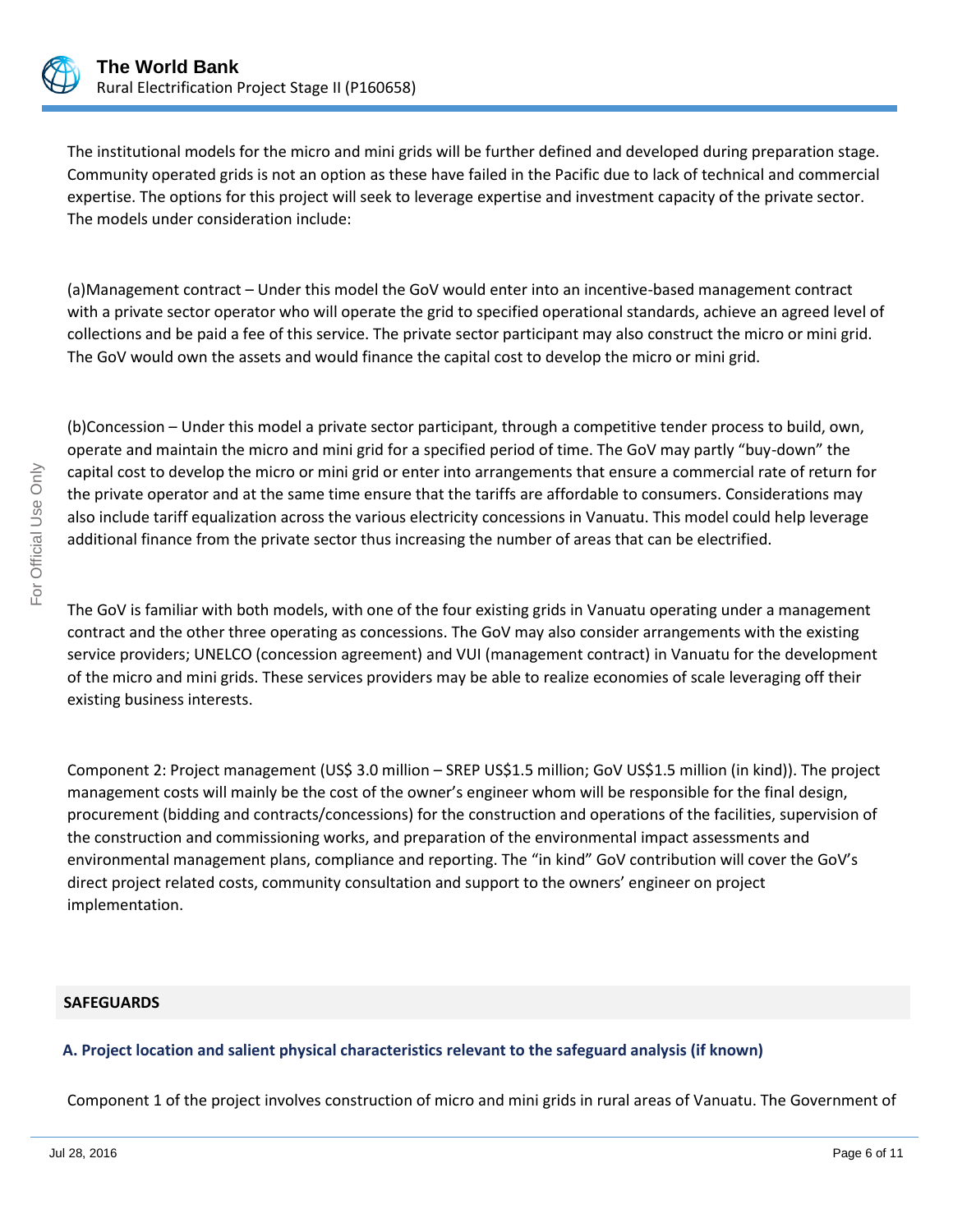

Vanuatu (GoV) will identify potential locations for micro and mini grids (long list) taking into account population density (number households), public facilities such as hospitals and schools, 'anchor' loads such as tourism facilities, food processing or other commercial operations, and potential sources of renewable energy sources for feeding into the mini-grids in future. The potential for clustering of mini grids to achieve scale during construction and operations will also be taken into account. Although there are a range of potential micro and mini-grid solutions, the initial design will be based on solar photovoltaics (PV) with or without storage with diesel (biofuel capable). The installations will be modular, scalable with demand growth and will allow for other generation sources, such as micro/mini/small hydro, to be connected in future.

Communities in the long listed sites will be invited by the GoV to elect to receive a micro or mini-grid under the project. This is a demand driven initiative where communities elect to benefit from project outcomes and will be delivered in partnership with the communities. Accordingly, communities electing to receive micro or mini grids will provide access to community land (land donation) for the siting of the generation installations and siting of the distribution network and the Bank's consultation and documentation requirements for land donations will need to be satisfied to ensure all parties are actively involved and that no particular individuals experience an unequal burden on behalf of the community etc.

Micro and mini grids with reliable power supply are expected to yield economic, environmental and social benefits – better health, education, productivity, and overall improvement of the human development indicators in rural and peri-urban areas. The potential environment and social impacts are assessed based on the design, scope of work as well as the physical and biological environment of project site. Mitigation measures for each potential environment and social impacts are designed to avoid, minimize or remediate the impacts.

# **B. Borrower's Institutional Capacity for Safeguard Policies**

The Department of Energy (DoE), the Implementing Agency, in the Ministry of Climate Change and Natural Disaster has some experience with World Bank Safeguard policies. The DoE is currently implementing three World Bank projects; (i) the Improved Electricity Access Project, (ii) The Vanuatu Rural Electrification Project Stage I, and (iii) the Energy Sector Development Project (Technical Assistance). The DoE has prepared necessary safeguards documents for the implementation of the investment projects. The DoE benefited from the Energy Sector Development Project in terms of capacity building and development of safeguards legislation and regulation. The project will prepare an ESMF to guide the handling of safeguards, and will supplement all the above with targeted training of both the client and beneficiaries in environmental and social management aspects.

# **C. Environmental and Social Safeguards Specialists on the Team**

Penelope Ruth Ferguson, Ross James Butler

# **D. Policies that might apply**

| <b>Safeguard Policies</b>           | Triggered? | <b>Explanation (Optional)</b>                                                                                                             |
|-------------------------------------|------------|-------------------------------------------------------------------------------------------------------------------------------------------|
| Environmental Assessment OP/BP 4.01 | Yes        | This safeguard policy is triggered.<br>The project will involve siting of modular<br>solar/battery/diesel hybrid systems, installation of |
|                                     |            |                                                                                                                                           |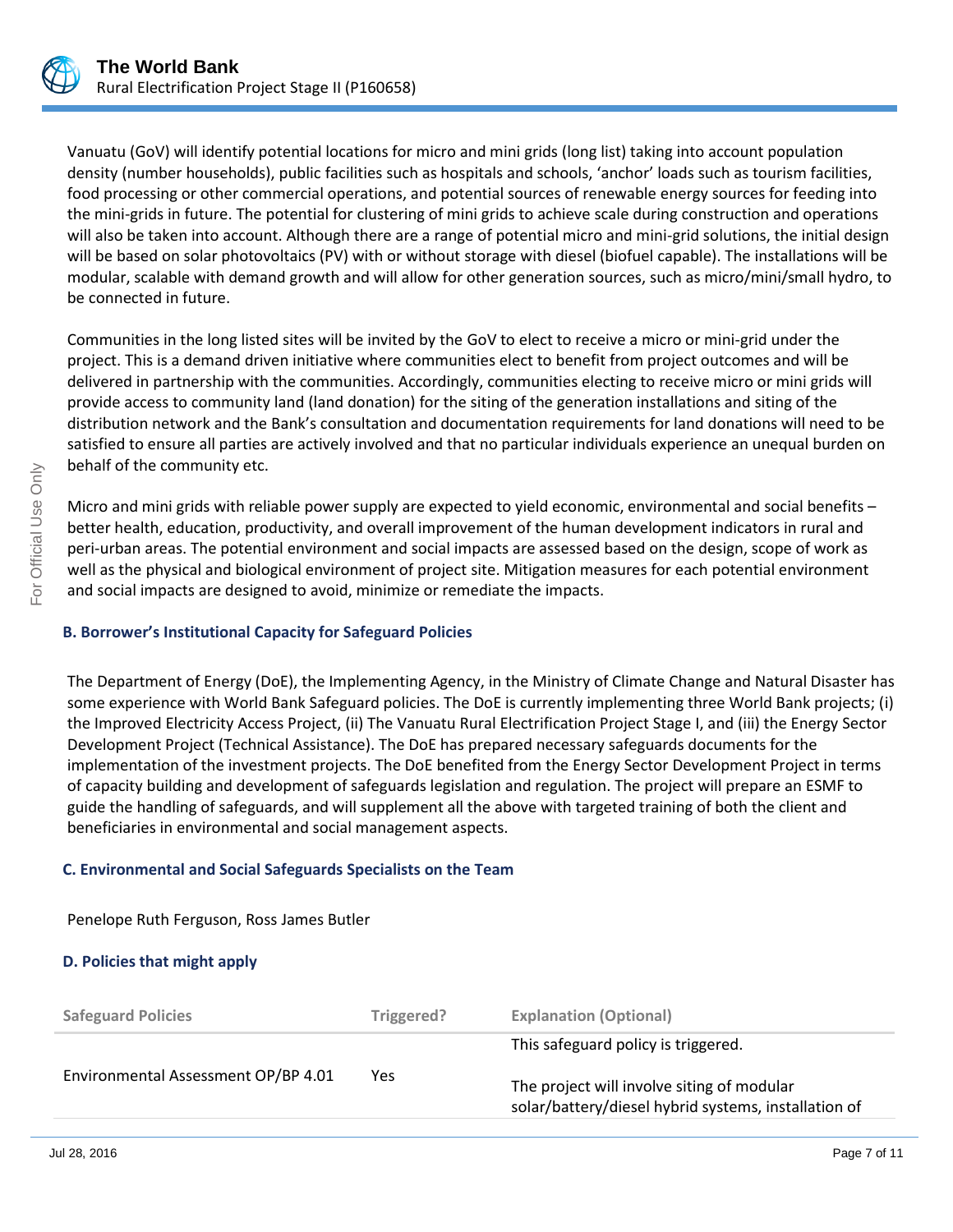

|                             |    | solar panels, and construction of distribution lines on<br>land donated by the communities. The installations<br>will be carried out in remote communities. Solar<br>panels will be installed either on roof tops of existing<br>or new buildings or as ground mounted structures.<br>There will relatively minor local environmental<br>impacts during construction and the project will need<br>to include considerations on the future disposal of<br>batteries where used.                                                                                                                                                                                                                                                                                                         |
|-----------------------------|----|----------------------------------------------------------------------------------------------------------------------------------------------------------------------------------------------------------------------------------------------------------------------------------------------------------------------------------------------------------------------------------------------------------------------------------------------------------------------------------------------------------------------------------------------------------------------------------------------------------------------------------------------------------------------------------------------------------------------------------------------------------------------------------------|
|                             |    | Vanuatu is already implementing the Vanuatu Rural<br>Electrification Project Stage I that is supported by an<br>Environmental Code of Practice (ECOP) for battery<br>disposal. Further, recently with the support of a<br>World Bank Technical Assistance Project, the GoV has<br>developed draft legislation for disposal of solid<br>wastes, including batteries that is being considered<br>by the State Law Office.                                                                                                                                                                                                                                                                                                                                                                |
|                             |    | To ensure compliance with both World Bank<br>Safeguard policies and the environmental legislation<br>of the Vanuatu, an Environmental and Social<br>Safeguards Management Framework (ESMF) will be<br>prepared to guide the screening of candidate<br>projects, inform any environmental impact<br>assessments and the development of environmental<br>management plans. The ESMF will contain screening<br>criteria for issues associated with successful<br>candidate projects, mitigation measures,<br>environmental monitoring, and capacity<br>development requirements covering the pre-<br>construction, construction and operational phases of<br>the Project. If not superseded by legislation, the<br>ESMF will be extended to include an ECOP for<br>disposal of batteries. |
| Natural Habitats OP/BP 4.04 | No | As the project sites will be implemented in already<br>developed rural areas, including streets, roads and<br>local communities, the Project would not cause any<br>impacts on any critical natural habitats.                                                                                                                                                                                                                                                                                                                                                                                                                                                                                                                                                                          |
| Forests OP/BP 4.36          | No | The project activities are not expected to create or<br>induce deforestation and their environmental impact<br>is not expected to compromise the integrity and<br>health of forested areas. Some minor clearings of<br>trees, shrubs and undergrowth within urban areas<br>may be necessary to extend the grids.                                                                                                                                                                                                                                                                                                                                                                                                                                                                       |
| Pest Management OP 4.09     | No | The Project will not involve use of pesticides or                                                                                                                                                                                                                                                                                                                                                                                                                                                                                                                                                                                                                                                                                                                                      |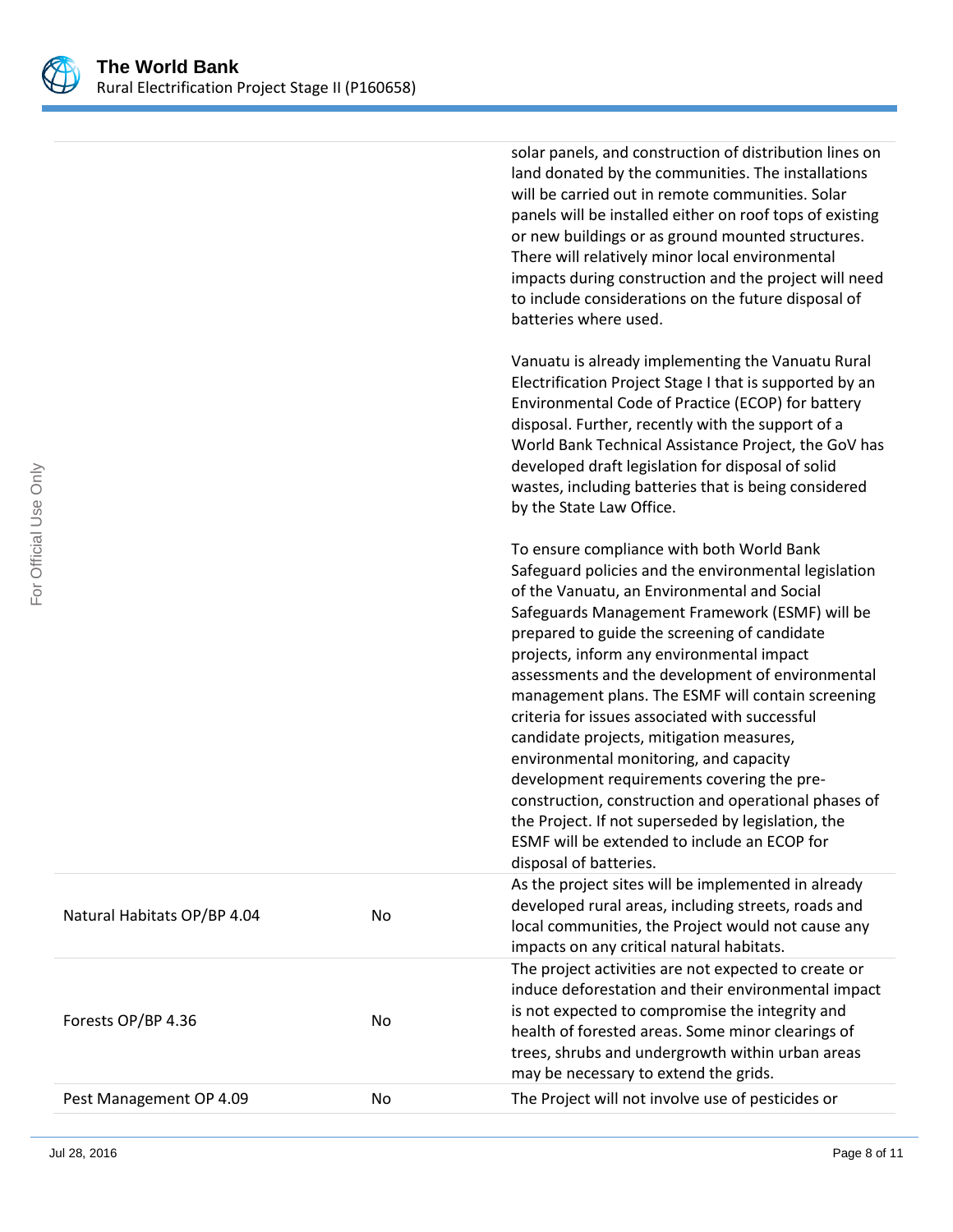

For Official Use Only

For Official Use Only

|                                                   |           | herbicides.                                                                                                                                                                                                                                                                                                                                                                                                                                                                                                                                                                                                                                                                                             |
|---------------------------------------------------|-----------|---------------------------------------------------------------------------------------------------------------------------------------------------------------------------------------------------------------------------------------------------------------------------------------------------------------------------------------------------------------------------------------------------------------------------------------------------------------------------------------------------------------------------------------------------------------------------------------------------------------------------------------------------------------------------------------------------------|
| Physical Cultural Resources OP/BP 4.11            | No        | Physical cultural resources are not envisaged in the<br>project area.                                                                                                                                                                                                                                                                                                                                                                                                                                                                                                                                                                                                                                   |
| Indigenous Peoples OP/BP 4.10                     | No        | Based on an assessment carried out in 2013 by OPCS,<br>OP 4.10 indicates that all four defining characteristics<br>should be present to trigger the Indigenous Peoples<br>policy and these characteristics are not present in<br>Vanuatu. Accordingly, the policy would not be<br>triggered for the project. Given the strong community<br>driven nature of the works in the electricity sector,<br>extensive consultation and citizen engagement will<br>be required to allow effective implementation. This<br>would include engagement with all components of<br>the communities.                                                                                                                    |
| Involuntary Resettlement OP/BP 4.12               | Yes       | This policy is triggered. Since the Project will rely on<br>land donation by the communities, it is anticipated<br>that any impacts on land will be minimal. All land<br>related issues (e.g. for generation in the out stations)<br>will be addressed either via a negotiated<br>arrangement (willing buyer-willing seller or voluntary<br>land donation etc.). There may however be a need to<br>remove trees and other income producing<br>vegetation/installation for technical reasons, which<br>will be avoided to the maximum extent possible. An<br><b>ESMF incorporating a Resettlement Policy Framework</b><br>will be developed in accordance with the World Bank<br>safeguard requirements. |
| Safety of Dams OP/BP 4.37                         | <b>No</b> | No dam will be affected by the project.                                                                                                                                                                                                                                                                                                                                                                                                                                                                                                                                                                                                                                                                 |
| Projects on International Waterways<br>OP/BP 7.50 | No        | No project activities will take place on international<br>waterways.                                                                                                                                                                                                                                                                                                                                                                                                                                                                                                                                                                                                                                    |
| Projects in Disputed Areas OP/BP 7.60             | No        | There are no known disputed areas in the project<br>areas of influence.                                                                                                                                                                                                                                                                                                                                                                                                                                                                                                                                                                                                                                 |

# **E. Safeguard Preparation Plan**

Tentative target date for preparing the Appraisal Stage PID/ISDS

## Mar 03, 2017

Time frame for launching and completing the safeguard-related studies that may be needed. The specific studies and their timing should be specified in the Appraisal Stage PID/ISDS

## TBD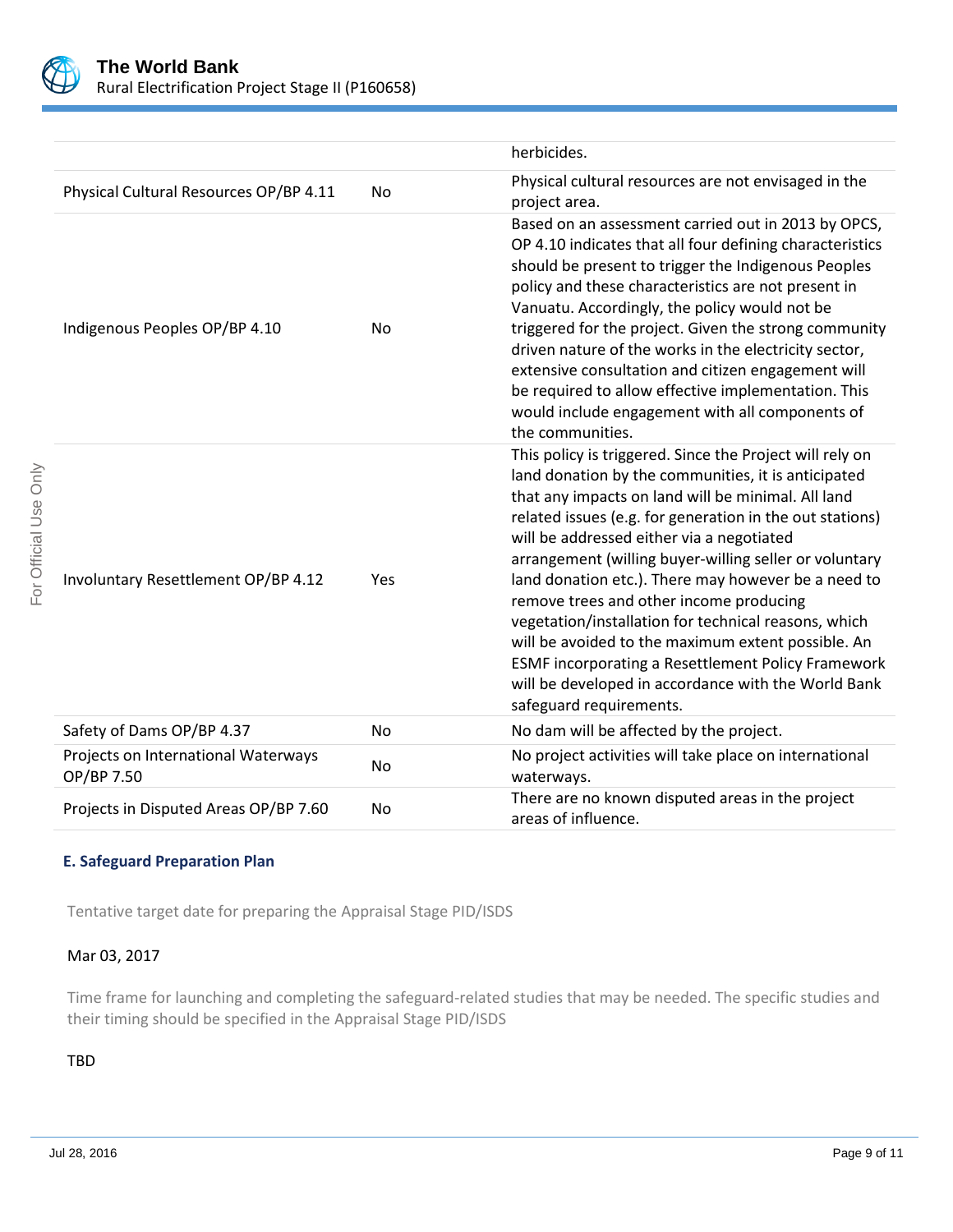

## **CONTACT POINT**

#### **World Bank**

Kamleshwar Prasad Khelawan Senior Energy Specialist

#### **Borrower/Client/Recipient**

Ministry of Finance and Economic Management Letlet August Director General laugust@vanuatu.gov.vu

### **Implementing Agencies**

Department of Energy, Ministry of Climate Change and Natural Disaster Chris Simelum Acting Director csimelum@vanuatu.gov.vu

# **FOR MORE INFORMATION CONTACT**

The InfoShop The World Bank 1818 H Street, NW Washington, D.C. 20433 Telephone: (202) 458-4500 Fax: (202) 522-1500 Web[: http://www.worldbank.org/infoshop](http://www.worldbank.org/infoshop)

## **APPROVAL**

| Task Team Leader(s): | Kamleshwar Prasad Khelawan |
|----------------------|----------------------------|
|----------------------|----------------------------|

#### **Approved By**

| Safeguards Advisor:       | Peter Leonard    | 13-Jul-2016 |
|---------------------------|------------------|-------------|
| Practice Manager/Manager: | Alan F. Townsend | 27-Jul-2016 |